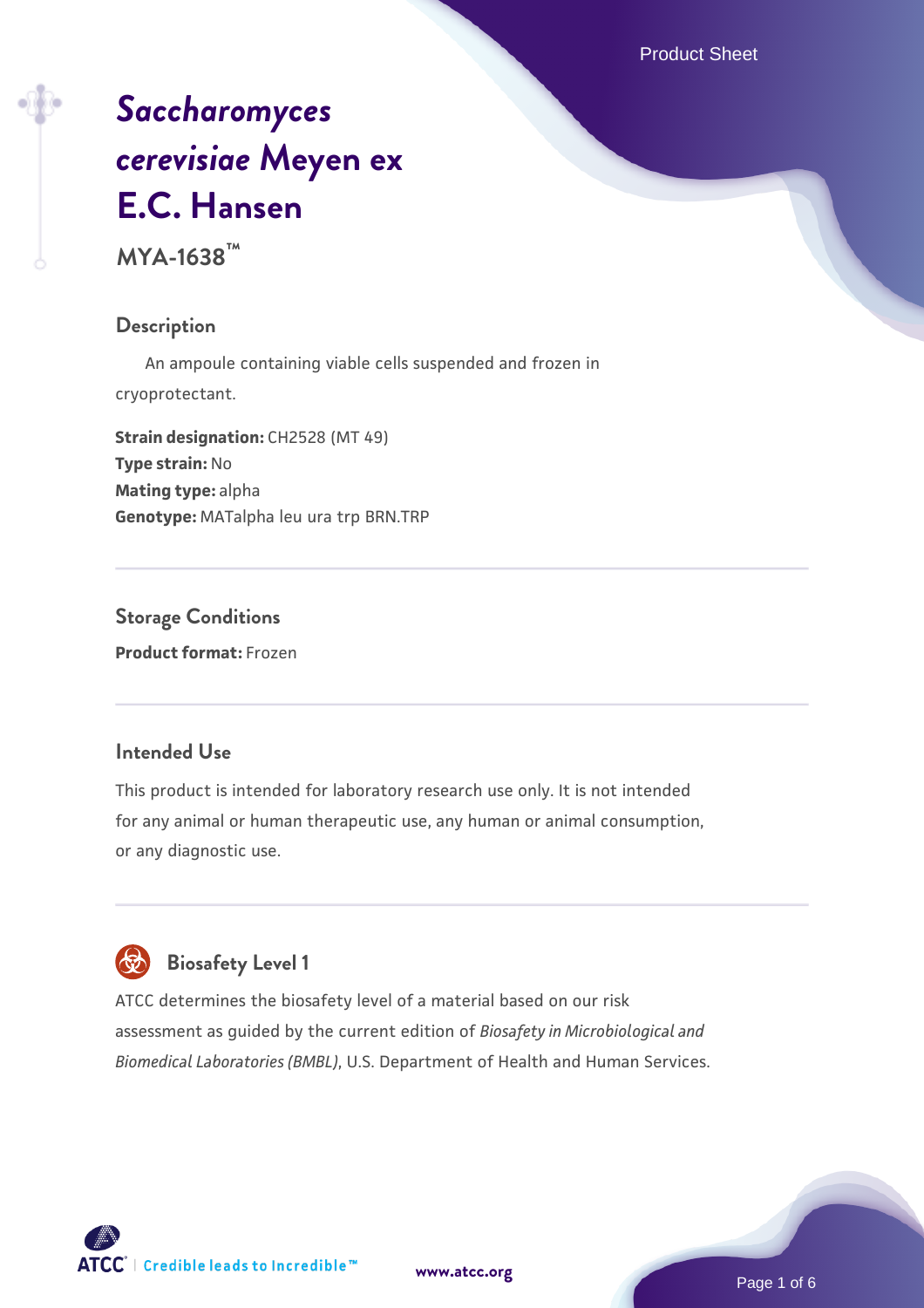# **[Saccharomyces cerevisiae](https://www.atcc.org/products/mya-1638)** [Meyen ex E.C. Hansen](https://www.atcc.org/products/mya-1638) **MYA-1638**

It is your responsibility to understand the hazards associated with the material per your organization's policies and procedures as well as any other applicable regulations as enforced by your local or national agencies.

ATCC highly recommends that appropriate personal protective equipment is always used when handling vials. For cultures that require storage in liquid nitrogen, it is important to note that some vials may leak when submersed in liquid nitrogen and will slowly fill with liquid nitrogen. Upon thawing, the conversion of the liquid nitrogen back to its gas phase may result in the vial exploding or blowing off its cap with dangerous force creating flying debris. Unless necessary, ATCC recommends that these cultures be stored in the vapor phase of liquid nitrogen rather than submersed in liquid nitrogen.

# **Certificate of Analysis**

For batch-specific test results, refer to the applicable certificate of analysis that can be found at www.atcc.org.

# **Growth Conditions**

**Medium:**  [ATCC Medium 1245: YEPD](https://www.atcc.org/-/media/product-assets/documents/microbial-media-formulations/1/2/4/5/atcc-medium-1245.pdf?rev=705ca55d1b6f490a808a965d5c072196) **Temperature:** 25°C

# **Handling Procedures**

**Frozen ampoules** packed in dry ice should either be thawed immediately or stored in liquid nitrogen. If liquid nitrogen storage facilities are not available,

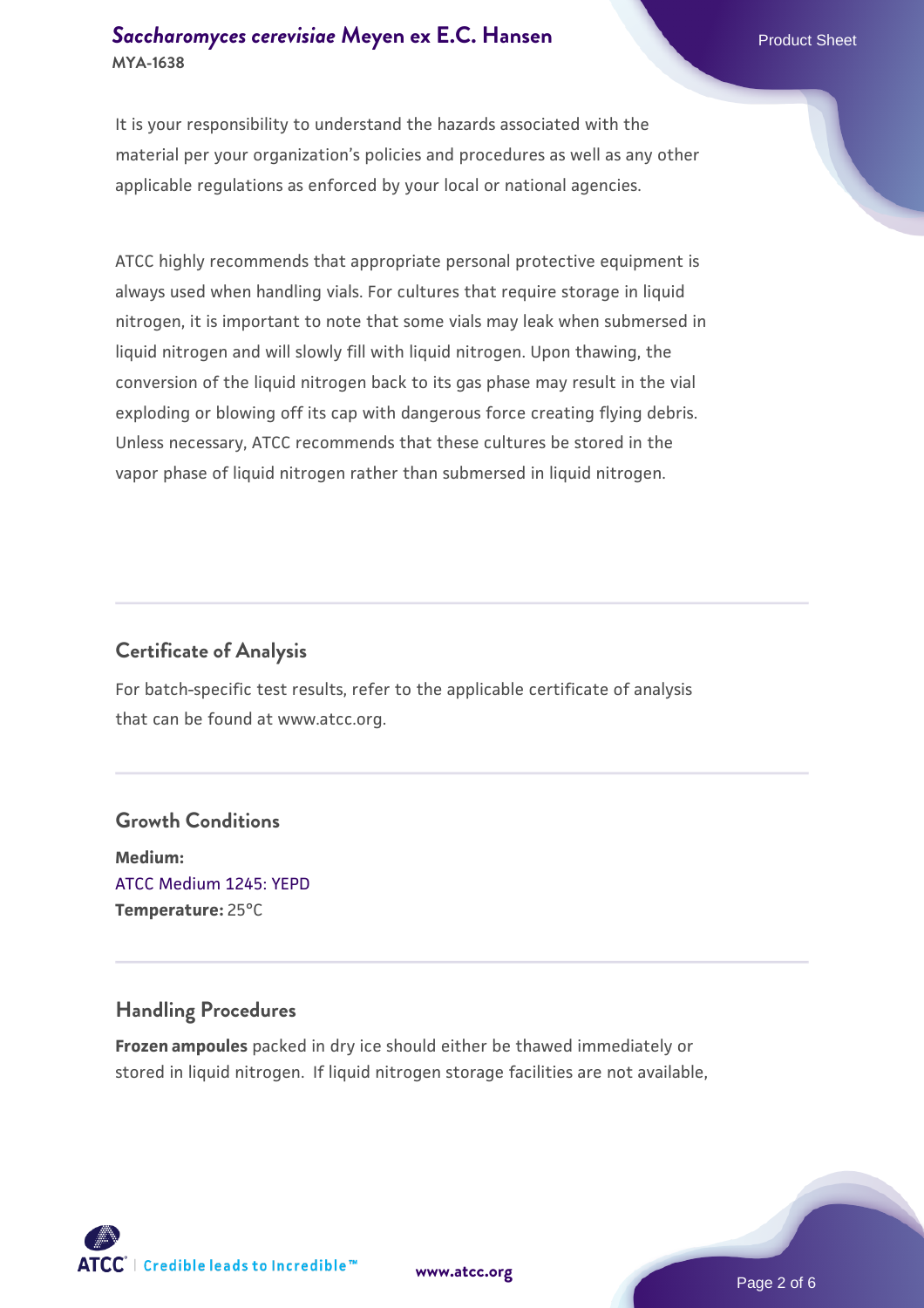# **[Saccharomyces cerevisiae](https://www.atcc.org/products/mya-1638)** [Meyen ex E.C. Hansen](https://www.atcc.org/products/mya-1638) **MYA-1638**

frozen ampoules may be stored at or below -70°C for approximately one week. **Do not under any circumstance store frozen ampoules at refrigerator freezer temperatures (generally -20°C).** Storage of frozen material at this temperature will result in the death of the culture.

1. To thaw a frozen ampoule, place in a **2530 °C** water bath, until just thawed (**approximately 5 minutes**). Immerse the ampoule just sufficient to cover the frozen material. Do not agitate the ampoule.

2. Immediately after thawing, wipe down ampoule with 70% ethanol and aseptically transfer 10 microliter (or any amount desired up to all) of the content onto a plate or broth with medium recommended.

3. Incubate the inoculum/strain at the temperature and conditions recommended.

4. Inspect for growth of the inoculum/strain regularly. The sign of viability is noticeable typically after 1-2 days of incubation. However, the time necessary for significant growth will vary from strain to strain.

#### **Notes**

No special notes.

Additional, updated information on this product may be available on the ATCC web site at www.atcc.org.

# **Material Citation**

If use of this material results in a scientific publication, please cite the material in the following manner: *Saccharomyces cerevisiae* Meyen ex E.C. Hansen (ATCC MYA-1638)

#### **References**



Page 3 of 6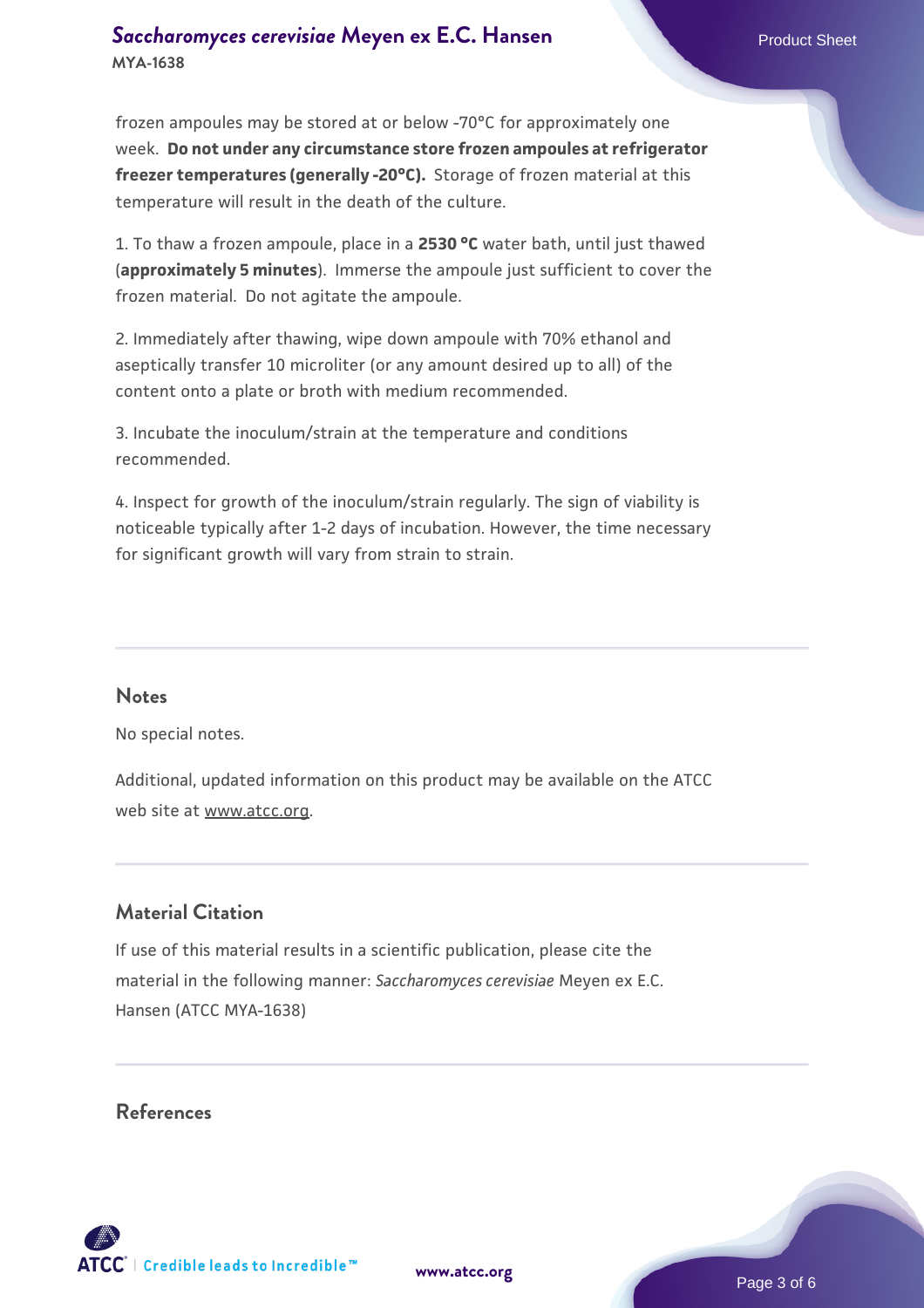# **[Saccharomyces cerevisiae](https://www.atcc.org/products/mya-1638)** [Meyen ex E.C. Hansen](https://www.atcc.org/products/mya-1638) **MYA-1638**

References and other information relating to this material are available at www.atcc.org.

#### **Warranty**

The product is provided 'AS IS' and the viability of ATCC® products is warranted for 30 days from the date of shipment, provided that the customer has stored and handled the product according to the information included on the product information sheet, website, and Certificate of Analysis. For living cultures, ATCC lists the media formulation and reagents that have been found to be effective for the product. While other unspecified media and reagents may also produce satisfactory results, a change in the ATCC and/or depositor-recommended protocols may affect the recovery, growth, and/or function of the product. If an alternative medium formulation or reagent is used, the ATCC warranty for viability is no longer valid. Except as expressly set forth herein, no other warranties of any kind are provided, express or implied, including, but not limited to, any implied warranties of merchantability, fitness for a particular purpose, manufacture according to cGMP standards, typicality, safety, accuracy, and/or noninfringement.

#### **Disclaimers**

This product is intended for laboratory research use only. It is not intended for any animal or human therapeutic use, any human or animal consumption, or any diagnostic use. Any proposed commercial use is prohibited without a license from ATCC.

While ATCC uses reasonable efforts to include accurate and up-to-date information on this product sheet, ATCC makes no warranties or representations as to its accuracy. Citations from scientific literature and patents are provided for informational purposes only. ATCC does not warrant



**[www.atcc.org](http://www.atcc.org)**

Page 4 of 6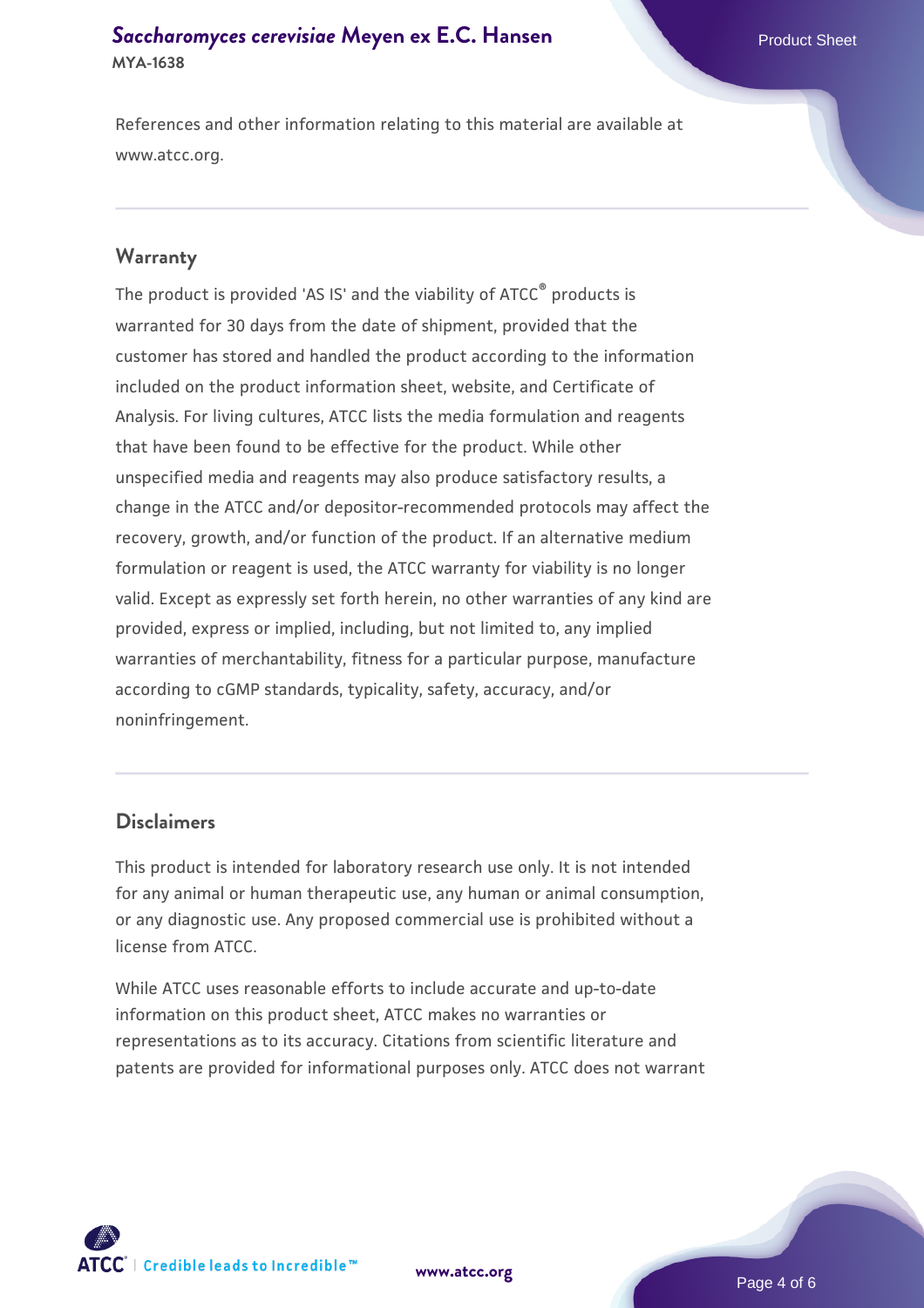that such information has been confirmed to be accurate or complete and the customer bears the sole responsibility of confirming the accuracy and completeness of any such information.

This product is sent on the condition that the customer is responsible for and assumes all risk and responsibility in connection with the receipt, handling, storage, disposal, and use of the ATCC product including without limitation taking all appropriate safety and handling precautions to minimize health or environmental risk. As a condition of receiving the material, the customer agrees that any activity undertaken with the ATCC product and any progeny or modifications will be conducted in compliance with all applicable laws, regulations, and guidelines. This product is provided 'AS IS' with no representations or warranties whatsoever except as expressly set forth herein and in no event shall ATCC, its parents, subsidiaries, directors, officers, agents, employees, assigns, successors, and affiliates be liable for indirect, special, incidental, or consequential damages of any kind in connection with or arising out of the customer's use of the product. While reasonable effort is made to ensure authenticity and reliability of materials on deposit, ATCC is not liable for damages arising from the misidentification or misrepresentation of such materials.

Please see the material transfer agreement (MTA) for further details regarding the use of this product. The MTA is available at www.atcc.org.

# **Copyright and Trademark Information**

© ATCC 2021. All rights reserved. ATCC is a registered trademark of the American Type Culture Collection.

# **Revision**

This information on this document was last updated on 2021-05-20

# **Contact Information**



**[www.atcc.org](http://www.atcc.org)**

Page 5 of 6